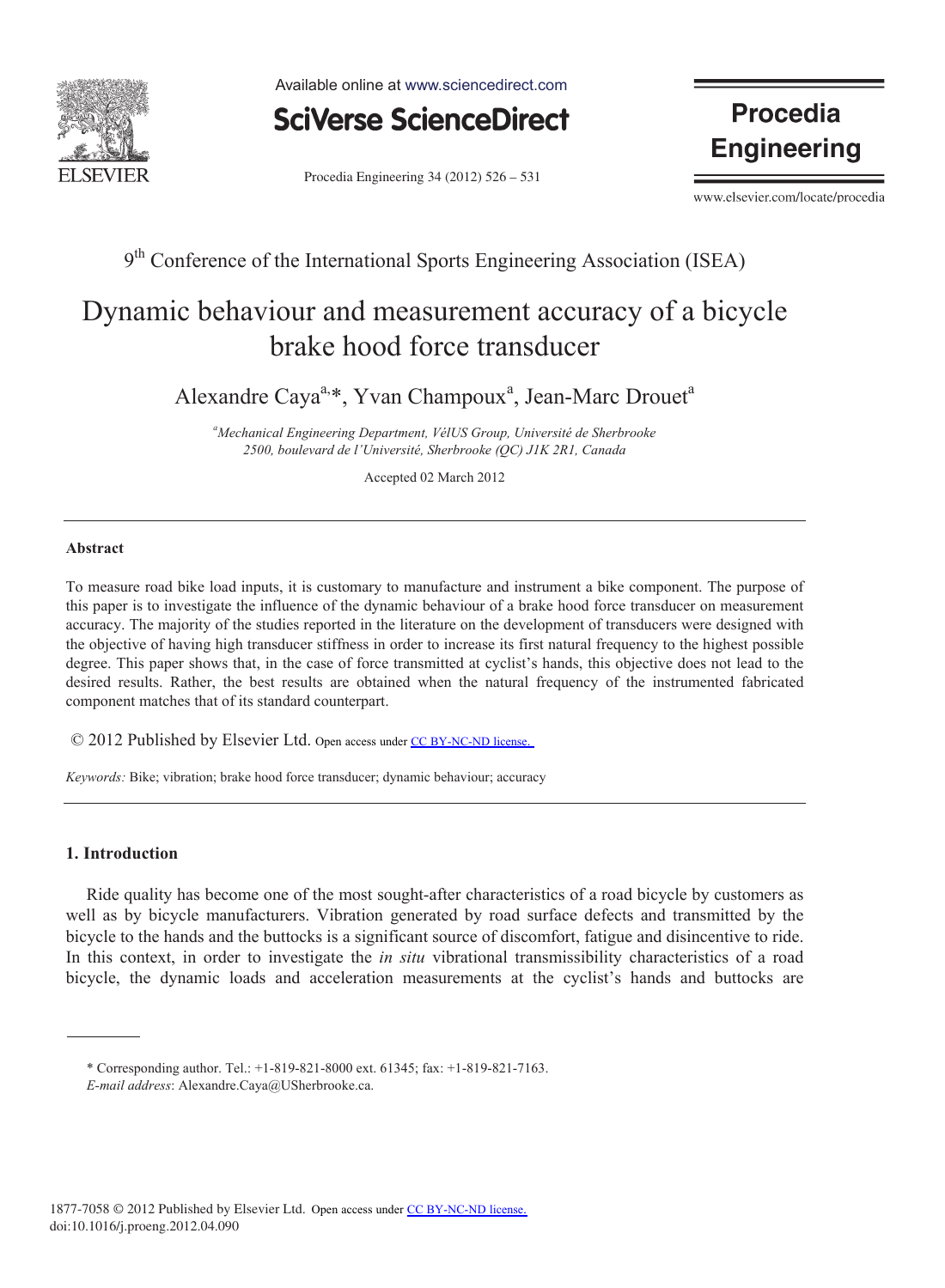required. To develop an appropriate bicycle transducer for this application, the measurement issues surrounding the dynamic behaviour of the transducer itself must be fully understood.

Although several bicycle load transducers in the form of instrumented bicycle parts have already been described in the literature [1-6], an in-depth investigation of the influence of these transducers' dynamic behaviour on load measurement accuracy has yet to be presented. The purpose of this paper is to address some of the key whys and wherefores of the dynamic behaviour of a road bicycle load transducer. This will be accomplished through the description of an instrumented brake hood transducer that allows the measurement of vertical dynamic force at the cyclist's hands. In the case of a base excitation problem, we will show that the common practice of increasing the stiffness of an instrumented bicycle part in order to push its first natural frequency away from the upper limit of the frequency range of interest is in fact detrimental to measurement accuracy.

## **2. Methods**

This section is divided into two parts: the first section is devoted to a general mechanical description of the brake hood force transducer (BHFT) including elements related to static calibration; and the second describes key steps to establishing the influence of the dynamic behaviour of the BHFT on measurement accuracy.

## *2.1. Mechanical description*

The BHFT consists of two principal mechanical components: an instrumented body and a hand rest (Fig. 1 and 2). Both components are made of 6061-T6 aluminium. The instrumented body is a hollow cylinder with a handlebar mating shape at one end. The hand rest is attached to the free end of the instrumented body. The total mass of the BHFT is 312 g.

The BHFT can be fitted on a standard road bicycle handlebar like a standard brake hood. The vertical force *F<sub>z</sub>* applied by the cyclist's hand to the hand rest is measured using four strain gauges arranged in a full Wheatstone bridge configuration. Theoretically, the position of the strain gauges and their interconnection give bridge signals that are independent of the location of the measured force as well as insensitive to other load components. Static calibration was performed by applying force and moment loads at the end the hub axles to measure the direct sensitivity and the non-calibratable cross-sensitivities (Rowe et al. [2]). The calibratable sensitivity (V/N, normalized for gain and input voltage) is  $V_z = 0.165 F_z$ 



Fig. 1. Photographs of the brake hood force transducer. (a) Instrumented body mounted on handlebar and (b) hand rest covering the instrumented body (1- Transducer instrumented body, 2- Handlebar, 3- Aluminium foil covering strain gauges, 4- Hand rest, 5- Fixing clamp)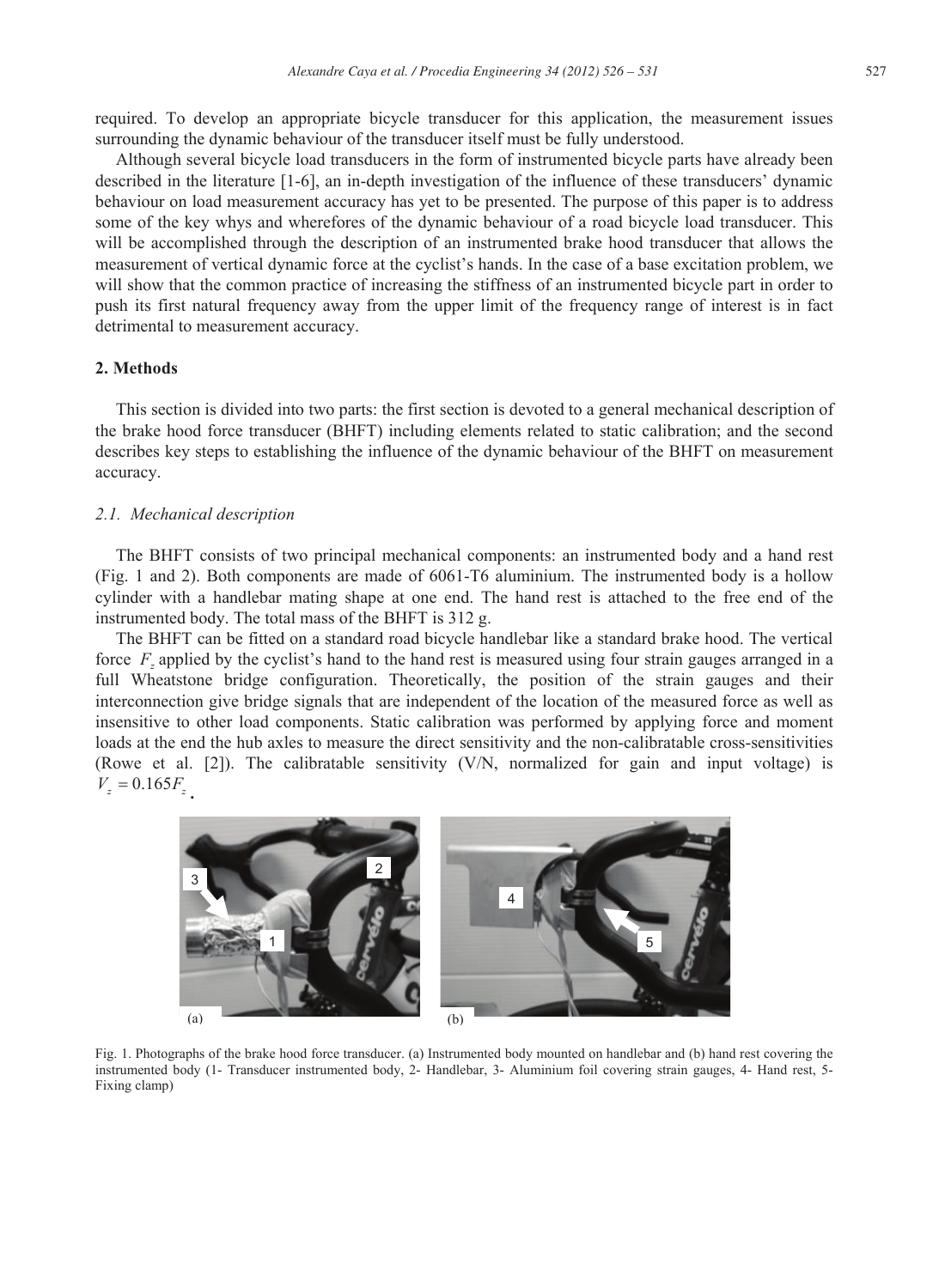

Fig. 2. Sectional view of brake hood force transducer. Strain gauges locations are indicated

#### *2.2. Dynamic behaviour*

In order to establish the influence of the dynamic behaviour of the BHFT on measurement accuracy, a three-step approach was used. First, an analytical model of a brake hood was devised. Next, experimental measurements of brake hoods were performed to determine the analytical model parameters. Two brake hoods were experimentally tested: the BHFT and a standard brake hood (Shimano model 105). Finally, the analytical model was used to analyse and compare the dynamic behaviour of both brake hoods.

Analytical model: Road induced vibrations transmitted to the cyclist's hands at brake hoods is a base excitation (or displacement transmissibility) problem. This is illustrated in Fig. 3 where  $X(\omega)$  and  $Y(\omega)$ represent the vertical displacement of the hand side and the handlebar side of the brake hood, respectively. For analytical analysis purposes and for sake of simplicity, it is proposed in this paper to model the brake hoods as a one degree of freedom (DOF) cantilever beam model. The beam has a stiffness *k* and a damping coefficient *c*. A mass *m* corresponding to that of a hand is suspended at its free end. It is assumed (1) that the transducer strain is proportional to the relative displacement Frequency Response Function (FRF)  $H_r(\omega) = X(\omega)/Y(\omega)$  and (2) that the force measurement provided by the BHFT corresponds to the transmitted force  $F_s(\omega)$  applied by the spring to the mass (Fig. 3c). By measuring the accelerance FRF  $H_a(\omega)$  using the test setup described in the next section, it will be possible to estimate the model parameters *m*, *k* and *c*, and to calculate  $H_r$  and  $F_s$  normalized by  $Y(\omega)$  as follows:

$$
H_r(\omega) = X(\omega) / Y(\omega) = \left[ \left( k^2 + (c\omega)^2 \right) / \left( (k - m\omega^2)^2 + (c\omega)^2 \right) \right]^{1/2}
$$
 (1)

$$
F_s(\omega)/Y(\omega) = k[1 - H_r(\omega)]
$$
\n(2)



Fig. 3**.** Model of brake hood base excitation problem ((a) brake hood fitted to handlebar; (b) one DOF cantilever beam model; (c) spring-mass-damper system equivalent to (b))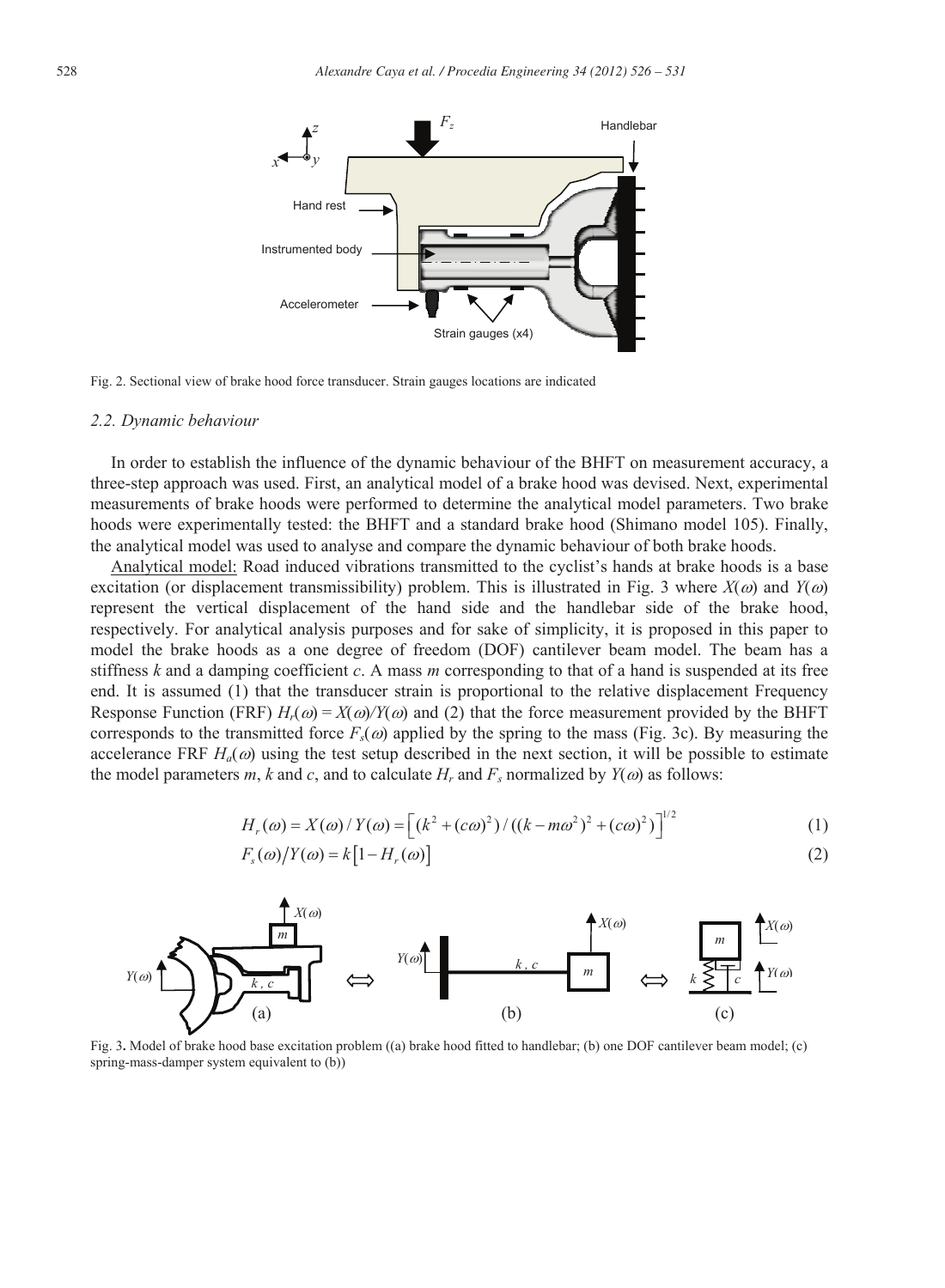Experimental estimation of brake hood dynamic characteristics: This section explains the experimental setup and the procedure used to obtain the BHFT parameters m, k and c. All the moving parts of the Shimano brake hood were removed and only the main body attached to the handle bar was kept for testing. The dynamic response of both brake hoods was measured using the setup shown in Fig. 4. A 0.5 kg mass was attached to the free end of both brake hoods to mimic mass loading of the hand. To enforce fixed-free boundary conditions for the brake hoods, they were bolted to a 50 kg steel block secured to a heavy steel bench. A shaker (Brüel and Kjær model 4809) suspended by bungees was used for brake hood free end vertical excitation. The input excitation force  $F(\omega)$  was measured with a uniaxial piezoelectric force transducer (PCB model 208C04). A uniaxial accelerometer (PCB model 353B18) was fixed near the free end of the brake hoods to provide their dynamic acceleration output response  $A(\omega)$ . A data acquisition system consisting of LMS SCADAS recorder (model SCR01-08B) and LMS Test.Lab software was used for recording and analysing the signals.

A 10-500 Hz burst random signal generated by the LMS system was used to drive the shaker. A sampling frequency of 4096 Hz was set with a frequency resolution of 0.5 Hz. Proper excitation signal duration adjustment allowed the use of uniform time windows while avoiding frequency leakage. Power and cross-spectrum of both signals were measured and the accelerance  $Ha(\omega) = A(\omega)/F(\omega)$  was calculated. Fig. 5 shows the accelerance measured on both brake hoods. The first peak of each curve corresponds to their respective first mode with a natural frequency fn at 144 Hz for the standard hood and at 202 Hz for the BHFT. This shows that the BHFT stiffness is higher than the stiffness of the standard brake hood. Using Polymax LMS modal parameter estimator, the model characteristics for both brake hoods were obtained and the results are presented in Table 1. The model predictions are also shown in Fig. 5.

| Table 1. Model parameters for standard brake hood and brake hood force transducer |  |  |  |  |  |  |
|-----------------------------------------------------------------------------------|--|--|--|--|--|--|
|-----------------------------------------------------------------------------------|--|--|--|--|--|--|

| Brake hood type | $m$ (kg)   | k(N/mm) | $c$ (Ns/m) | $f_n$ (Hz) |
|-----------------|------------|---------|------------|------------|
| Standard        | 4.0        | 3270    | 137        | 144        |
| <b>BHFT</b>     | ט כ<br>5.0 | 6140    | 134        | 202        |





Fig. 4. Experimental setup for measurement of brake hood dynamic response

Fig. 5. Accelerance of Shimano brake hood and brake hood force  $transducer$  (- - - - - - model;  $\longrightarrow$  experimental measurements)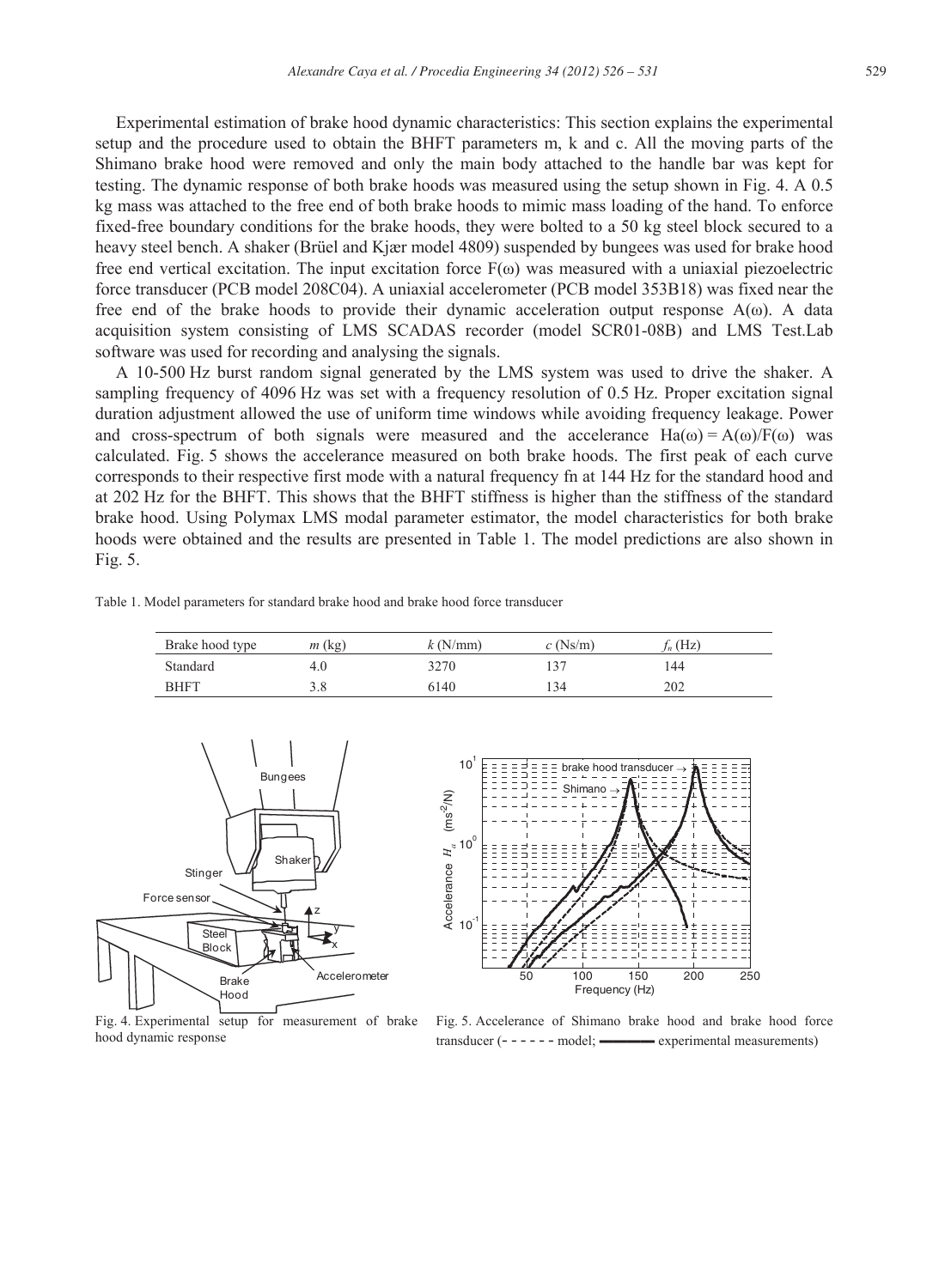# **3. Results**

Using previously estimated model parameters of both brake hoods (Table 1), their respective transmitted force  $F_s$  can be calculated using Eq. 2. Note that  $F_s$  for the BHFT corresponds to the measured force. The force ratio  $R_f$  between the BHFT and the standard brake hood can also be calculated as well and the results are shown in Fig. 6 (solid line). The ideal situation would be to obtain a value of 1 at all frequencies. This would be obtained if both brake hoods had the exact same dynamic behaviour. As shown by the solid line curve in Fig. 6, the measured force systematically underestimates the actual transmitted force. The discrepancy augments with frequency and is equal to 0.62 at 100 Hz. At low frequency where the dynamic behaviour is not dominant, the ratio is lower than 1. This is related to the mass difference between both hoods.



Fig. 6. Force ratio  $R_f$  between measured force by the BHFT and the standard brake hood ( $\longrightarrow \longrightarrow$  actual BHFT; - - - - - - stiffer BHFT)

In most published papers on bicycle component transducer development, the design goal is to get the first natural frequency of the transducer as high as possible, which is as far away as possible from the upper limit of the frequency range of interest. This is obtained by designing an instrumented body as stiff as possible. In order to test the validity of this approach, the model stiffness of the instrumented brake hood was increased by a factor of 100. A new force Ratio  $R_f$  was calculated and is shown in Fig 6 (dashed line). The discrepancy is augmented, indicating that this design strategy is not appropriate.

## **4. Discussion**

In this paper, a one degree of freedom model was used in order to develop a comparison basis between the BHFT and its standard counterpart. This model is obviously a simplification of the real behaviour of a brake hood. For the real component, the mass is distributed over all the length of the brake hood and is not localised at the brake hood's free end as assumed in the model. The testing procedure to evaluate the model parameters also raises some issues. The hoods are both clamped to a steel block using their anchor bolt. Getting perfect clamping conditions is very difficult and one can expect that there might be some local effect at the contact matting surface between the brake hoods and the steel block. The results were however very consistent when controlling the anchor bolt torque. The real mass of both hoods is less than